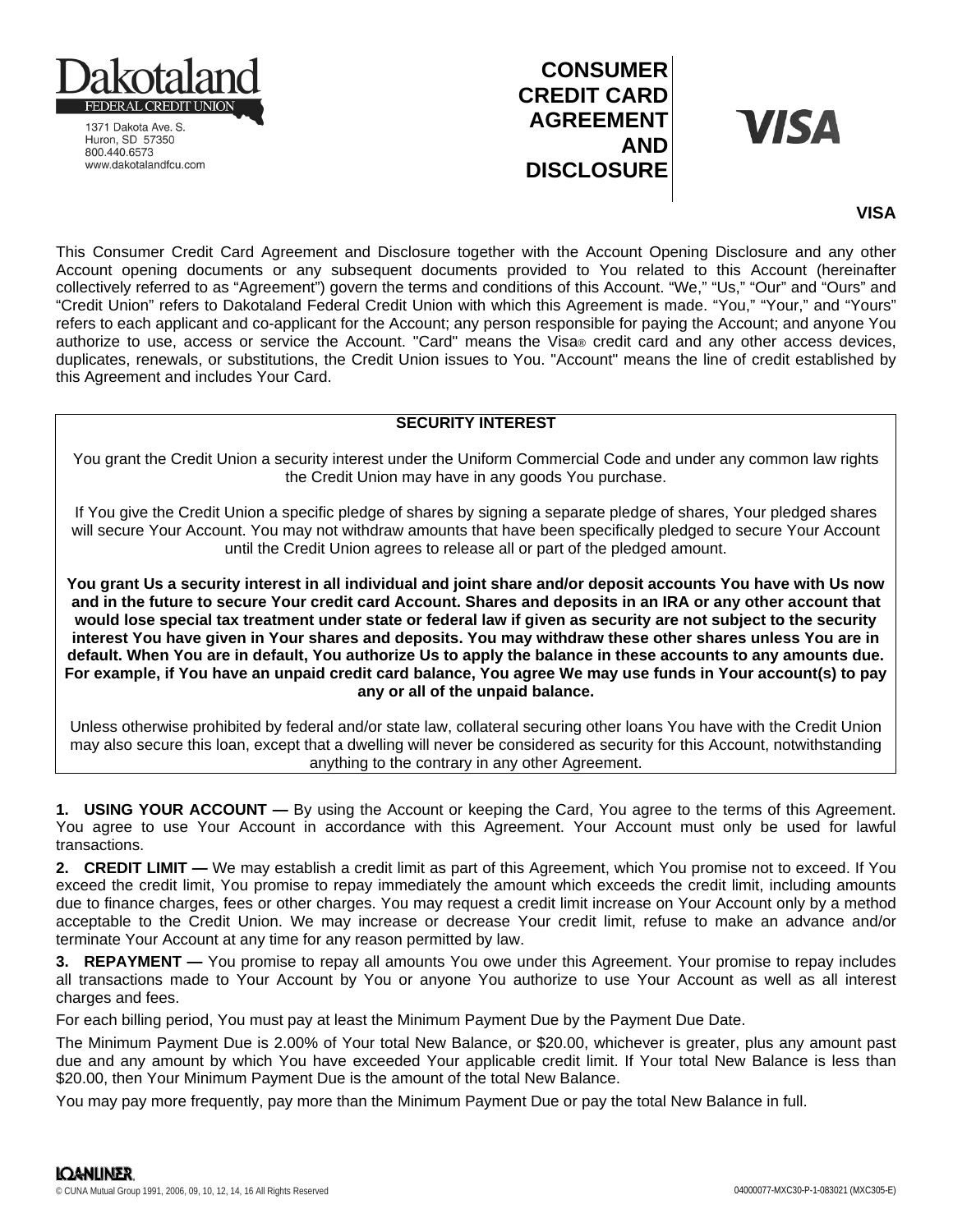If You make extra or larger payments, You are still required to make at least the Minimum Payment Due each month Your Account has a balance (other than a credit balance). The Credit Union may delay replenishing Your credit limit until the date the payment is posted or the Credit Union confirms the payment has cleared.

Your payment of the required Minimum Payment Due may be applied to what You owe the Credit Union in any manner the Credit Union chooses, as permitted by applicable law. If You make a payment in excess of the required Minimum Payment Due, the Credit Union will allocate the excess amount first to the balance with the highest annual percentage rate ("APR") and any remaining portion to the other balances in descending order based on applicable APR, unless otherwise prescribed by applicable law. We may accept checks marked "payment in full" or with words of similar effect without losing any of Our rights to collect the full balance of Your Account with Us.

**4. INTEREST AND FINANCE CHARGES —** We will begin charging You interest on purchases and balance transfers on the date the transaction is posted to Your Account. We will begin charging You interest on cash advances on the date of the transaction or the first day of the billing cycle in which the transaction is posted to Your Account, whichever is later (transaction date). However, We will not charge You any interest on new purchases or balance transfers if Your Account had a zero or credit balance at the beginning of that billing cycle, or You paid the entire new balance on the previous cycle's billing statement by the Payment Due Date of that statement. To avoid an additional finance charge on the balance of purchases or balance transfers, You must pay the entire new balance on the billing statement by the Payment Due Date of that statement.

#### **How We Calculate Your Balance:**

Interest charges on Your Account are calculated separately for purchases, balance transfers and cash advances ("Transaction Type"). We figure the interest charge for each Transaction Type by applying the periodic rate to each corresponding "average daily balance." To get the "average daily balance" for a Transaction Type We take the beginning balance for that Transaction Type each day, add any new transactions of that type, and subtract any unpaid interest or other finance charges and any applicable payments or credits. This gives Us the daily balance for each Transaction Type. Then, for each Transaction Type, We add up all the daily balances for the billing cycle and divide each total by the number of days in the billing cycle. This gives Us the "average daily balance" for each Transaction Type.

**5. FEES —** In addition to the periodic rate, additional fees may be imposed on Your Account. If applicable to Your Account, the fee amounts and explanations are disclosed on the Account Opening Disclosure accompanying this Agreement.

**6. FOREIGN TRANSACTIONS —** Purchases and cash advances made in foreign currencies will be debited from Your Account in U.S. dollars. The exchange rate between the transaction currency and the billing currency used for processing international transactions is a rate selected by Visa from a range of rates available in wholesale currency markets for the applicable transaction date, which rate may vary from the rate Visa itself receives, or the rate mandated by the government or governing body in effect for the applicable transaction date. The exchange rate used on the transaction date may differ from the rate that would have been used on the processing date or cardholder statement posting date.

A fee (finance charge), calculated in U.S. dollars, will be imposed on all foreign transactions, including purchases, cash advances, and credits to Your Account. A foreign transaction is any transaction that You complete or a merchant completes on Your Card outside of the United States, with the exception of U.S. military bases, U.S. territories, U.S. embassies, or U.S. consulates. Transactions completed by merchants outside of the United States are considered foreign transactions, regardless of whether You are located inside or outside the United States at the time of the transaction. The Foreign Transaction Fee is set forth on the Account Opening Disclosure accompanying this Agreement.

**7. AUTHORIZATIONS —** We do not guarantee authorization of a transaction, either by Us or by a third party, even if You have sufficient credit available. You agree that We will not be liable for failing to give an authorization. We also reserve the right to limit the number of transactions that may be approved in one day. We reserve the right to deny certain transactions for any reason and at Our sole discretion, including for default, suspected fraudulent or unlawful activity, internet gambling or any indication of increased risk related to the transaction or the Account. You agree that We have no requirement to notify You of the specific reason We denied a transaction. If We detect unusual or suspicious activity, We may suspend Your credit privileges until We can verify the activity, or We may close the Account.

**8. INFORMATION UPDATING SERVICE AND AUTHORIZATIONS —** If You have authorized a merchant to bill charges to Your Card on a recurring basis, it is Your responsibility to notify the merchant in the event Your Card is replaced, Your Account information (such as Card number or expiration date) changes, or Your Account is closed. However, if Your Card is replaced or Your Account information changes, You authorize Us, without obligation on Our part, to provide the updated Account information to the merchant in order to permit the merchant to bill recurring charges to Your Card. You authorize Us to apply such recurring charges to Your Card until You notify Us that You have revoked authorization for the charges to Your Card.

Your Card is automatically enrolled in an information updating service. Through this service, Your updated Account information (such as Card number or expiration date) may be shared with participating merchants to facilitate continued recurring charges. Updates are not guaranteed before Your next payment to a merchant is due. You are responsible for making direct payment until recurring charges resume. To revoke Your authorization allowing Us to provide updated Account information to a merchant, please contact Us.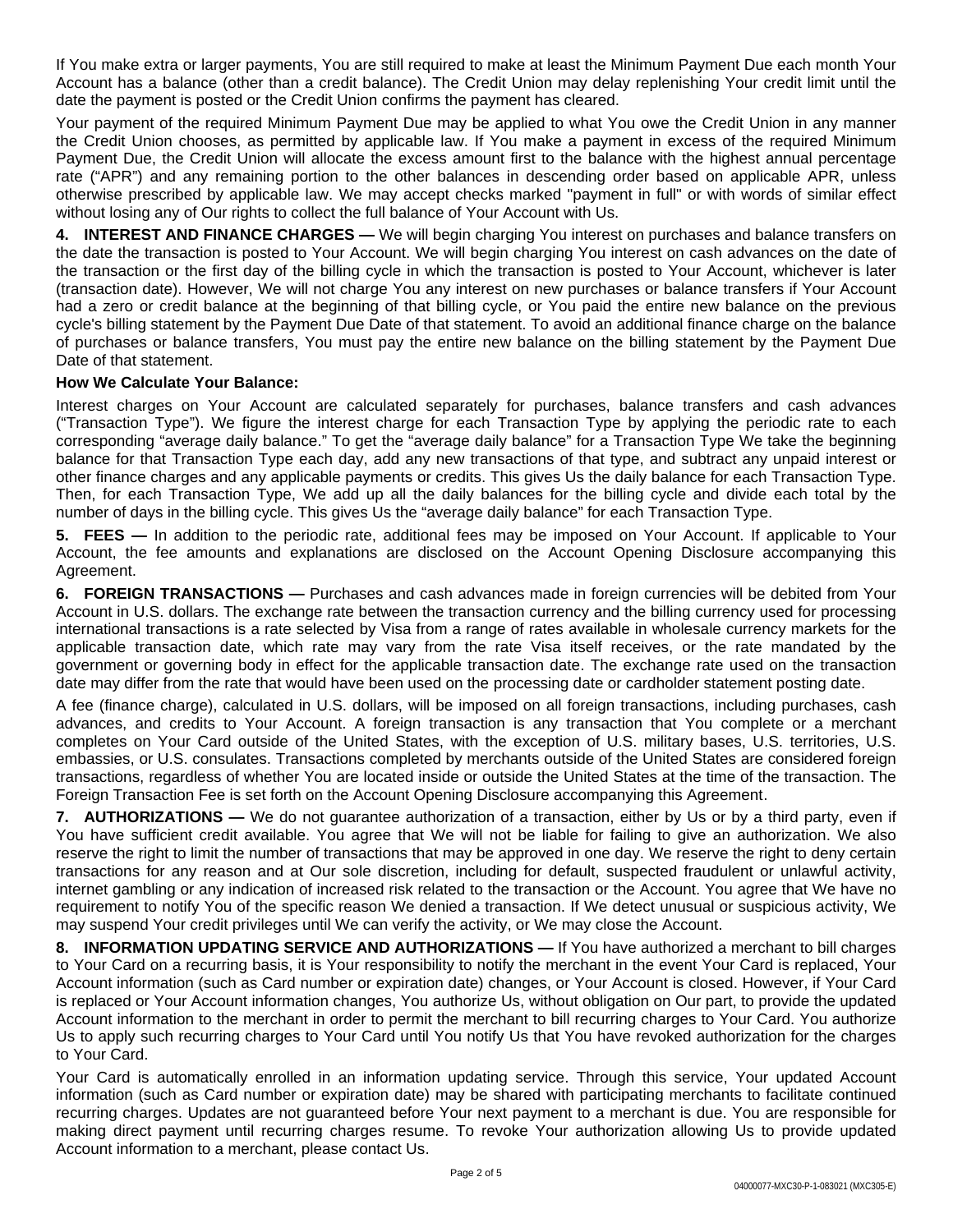**9. PREAUTHORIZED CHARGES —** We may suspend preauthorized recurring charges with merchants if, for example, Your Card is lost or stolen, You default, or We change Your Account for any reason. If preauthorized recurring charges are suspended, You are responsible for making direct payment for such charges until You contact the merchant to reinstate recurring charges.

**10. DEFAULT —** You will be in default under this Agreement if You fail to pay the Minimum Payment Due by its Payment Due Date; pay by a check or similar instrument that is not honored or that We must return because it cannot be processed; pay by automatic debit that is returned unpaid; make any false or misleading statements in any credit application or credit update; file for bankruptcy; or die. You will also be in default if You fail to comply with the terms of this Agreement or any other Agreement You have with Us.

If You default, We may close Your Account and require You to pay any unpaid balance immediately, subject to applicable law. In this Agreement and on Your Credit Card Application, You gave Us a security interest in all individual or joint share and/or deposit accounts with the Credit Union and authorized Us, if You defaulted, to apply the balance in these accounts to any amounts due. You agree We may rely on Your agreement and authorization to, upon Your default, apply any balance to any amounts due on Your Account.

**11. LIABILITY FOR UNAUTHORIZED USE-LOST/STOLEN CARD NOTIFICATION —** If You notice the loss or theft of Your credit card or a possible unauthorized use of Your Card, You should write to Us immediately at 1371 Dakota Ave S., Huron, SD, 57350-3546 or call Us at 800-440-6573, Monday through Friday 8:00 a.m. to 5:00 p.m. Central Time or 800- 453-4270, seven days a week after business hours.

You will not be liable for any unauthorized use that occurs after You notify Us. You may, however, be liable for unauthorized use that occurs before Your notice to Us. You will have no liability for unauthorized use unless You are found to be fraudulent or negligent in the handling of Your Account or Card. In any case, Your liability for unauthorized transactions will not exceed \$50.

**12. CHANGING OR TERMINATING YOUR ACCOUNT —** As permitted by law, the Credit Union may change the terms of this Agreement and any attached Disclosure from time to time. Notice of any change will be given in accordance with applicable law. To the extent permitted by law, changes to the Agreement may apply to Your existing account balance as well as to future transactions.

**Arizona, California, Idaho, Louisiana, New Mexico, Nevada, Texas, Washington, and Wisconsin Residents -** Either You, Your spouse or the Credit Union may terminate this Agreement at any time, but termination by You, Your spouse or the Credit Union will not affect Your obligation to pay the account balance plus any finance and other charges You or Your spouse owe under this Agreement. Your obligation to pay the account balance plus any finance and other charges You owe under this agreement are subject to all applicable laws and regulations regarding repayment requirements. The Card or Cards You receive remain the property of the Credit Union and You must recover and surrender to the Credit Union all Cards upon request or upon termination of this Agreement whether by You or the Credit Union.

**Residents of all other states -** Either You or the Credit Union may terminate this Agreement at any time, but termination by You or the Credit Union will not affect Your obligation to pay the account balance plus any finance and other charges You owe under this Agreement. Your obligation to pay the account balance plus any finance and other charges You owe under this agreement are subject to all applicable laws and regulations regarding repayment requirements. The Card or Cards You receive remain the property of the Credit Union and You must recover and surrender to the Credit Union all Cards upon request or upon termination of this Agreement whether by You or the Credit Union.

**13. AUTHORIZED USERS —** Upon Your request, We may issue additional Cards for authorized users that You designate. You must notify Us in writing of any termination of an authorized user's right to access Your Account. Your notice must include the name of the authorized user and Your Account number and/or any subaccount number issued to the authorized user along with the authorized user's Card and any convenience or other access checks issued to the authorized user. If You cannot return the authorized user's Card or access checks and if You request Your Account to be closed, We will close Your Account and You may apply for a new Account. Alternatively, We may, at Our sole discretion, issue You a new Account number and a new Card.

**14. CREDIT REPORTS —** You authorize the Credit Union to obtain credit reports and any other information We may need to verify Your identity and use of the Account when opening Your Account and for any update, increase, renewal, extension, collection, or review of Your Account. You authorize the Credit Union to disclose information regarding Your Account to credit bureaus and creditors who inquire about Your credit standing.

**15. JOINT ACCOUNTS —** If this is a joint Account, each of You will be individually and jointly responsible for paying all amounts owed under this Agreement. This means that the Credit Union can require any one of You individually to repay the entire amount owed under this Agreement. Each of You authorizes the other(s) to make transactions on the Account individually. Any one of You may terminate the Account and the termination will be effective as to all of You.

**16. EFFECT OF AGREEMENT —** This Agreement is the contract which applies to all transactions on Your Account even though the sales, cash advances, credit or other slips You sign or receive may contain different terms.

**17. SEVERABILITY AND FINAL EXPRESSION —** This Agreement is the final expression of the terms and conditions of Your Account. This written Agreement may not be contradicted by evidence of any alleged oral Agreement. Should any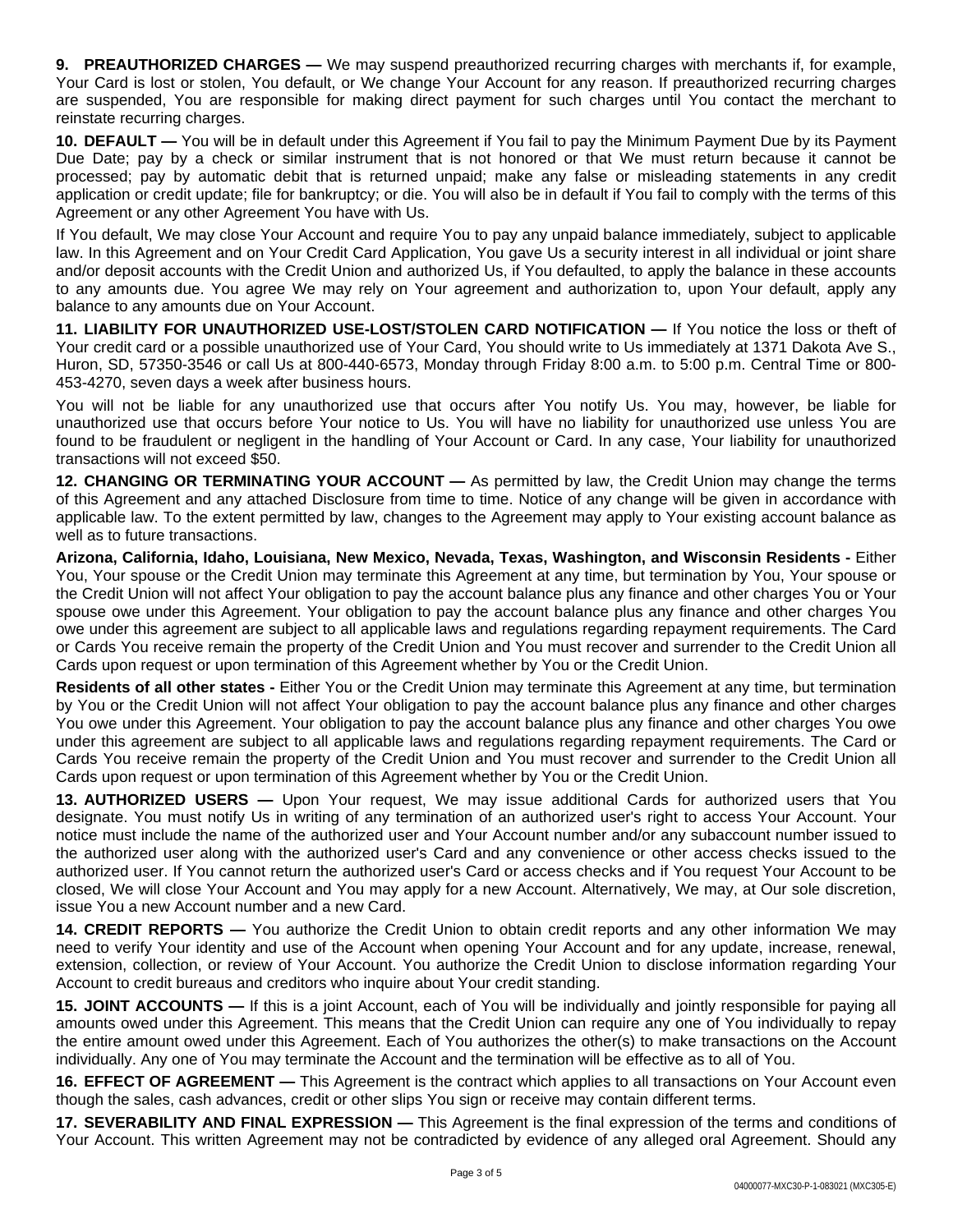part of this Agreement be found to be invalid or unenforceable, all other parts of this Agreement shall remain in effect and fully enforceable to the fullest extent possible under this Agreement.

**18. ILLEGAL TRANSACTIONS PROHIBITED —** You agree that You will not use Your Card for any transaction, including any type of electronic gambling transaction through the Internet, that is illegal under applicable federal, state, or local law.

Even if You use Your Card for an illegal transaction, You will be responsible for all amounts and charges incurred in connection with the transaction. This paragraph shall not be interpreted as permitting or authorizing any transaction that is illegal.

**19. APPLICABLE LAW —** The terms and enforcement of this Agreement shall be governed by federal law and the law of South Dakota.

**20. ENFORCING THIS AGREEMENT —** We can delay in enforcing or fail to enforce any of Our rights under this Agreement without losing them.

**21. COLLECTION COSTS —** If We refer collection of Your Account to a lawyer who is not Our salaried employee, You are liable for any reasonable attorney's fees We incur, plus the costs and expenses of any legal action, as further disclosed on this Agreement, or to the extent allowed by law.

**22. ASSIGNMENT —** We may assign any or all of Our rights and obligations under this Agreement to a third party.

**23. CALIFORNIA RESIDENTS —** A married applicant may apply for a separate Account. Applicants: 1) may, after credit approval, use the credit card Account up to its credit limit; 2) may be liable for amounts extended under the plan to any joint applicant. As required by law, You are hereby notified that a negative credit report reflecting on Your credit record may be submitted to a credit reporting agency if You fail to fulfill the terms of Your credit obligations.

24. FLORIDA RESIDENTS - You (borrower) agree that, should We obtain a judgment against You, a portion of Your disposable earnings may be attached or garnished (paid to Us by Your employer), as provided by Florida **and Federal law.**

**25. MARYLAND RESIDENTS —** To the extent, if any, that Maryland law applies to Your Account, We elect to offer Your Card Account pursuant to Title 12, Subtitle 9 of the Maryland Commercial Law Article.

**26. MISSOURI RESIDENTS — Oral Agreements or commitments to loan money, extend credit or to forbear from** enforcing repayment of a debt including promises to extend or renew such debt are not enforceable. To protect **You (borrower(s)) and Us (creditor) from misunderstanding or disappointment, any Agreements We reach covering such matters are contained in this writing, which is the complete and exclusive statement of the Agreement between Us, except as We may later agree in writing to modify it.**

**27. NEW YORK RESIDENTS —** We may obtain a credit report in connection with this Account, including for any review, modification, renewal or collections associated with this Account. Upon Your request, You will be informed whether such report was requested and, if so, the name and address of the consumer reporting agency furnishing the report. New York residents may contact the New York State Department of Financial Services at 800.342.3736 or www.dfs.ny.gov to obtain a comparative listing of credit card rates, fees and grace periods.

**28. OHIO RESIDENTS** — The Ohio laws against discrimination require that all creditors make credit equally available to all creditworthy customers and that credit reporting agencies maintain separate credit histories on each individual upon request. The Ohio Civil Rights Commission administers compliance with this law.

**29. SOUTH DAKOTA RESIDENTS —** If You believe there have been any improprieties in making this loan or in the lender's loan practices, You may contact the South Dakota Division of Banking at 1601 N. Harrison Ave, Suite 1, Pierre, SD 57501, or by phone at 605.773.3421.

**30. WISCONSIN RESIDENTS —** If You are married, please contact Us immediately upon receipt of this Agreement at the address or phone number listed on this Agreement and provide Us with the name and address of Your spouse. We are required to inform Your spouse that We have opened an Account for You.

**31. NOTICE TO UTAH BORROWERS —** This written Agreement is a final expression of the Agreement between You and the Credit Union. This written Agreement may not be contradicted by evidence of any oral Agreement. As required by law, You are hereby notified that a negative credit report reflecting on Your credit record may be submitted to a credit reporting agency if You fail to fulfill the terms of Your credit obligations.

**32. THE FOLLOWING IS REQUIRED BY VERMONT LAW — NOTICE TO CO-SIGNER — YOUR SIGNATURE ON THIS NOTE MEANS THAT YOU ARE EQUALLY LIABLE FOR REPAYMENT OF THIS LOAN. IF THE BORROWER DOES NOT PAY, THE LENDER HAS A LEGAL RIGHT TO COLLECT FROM YOU.**